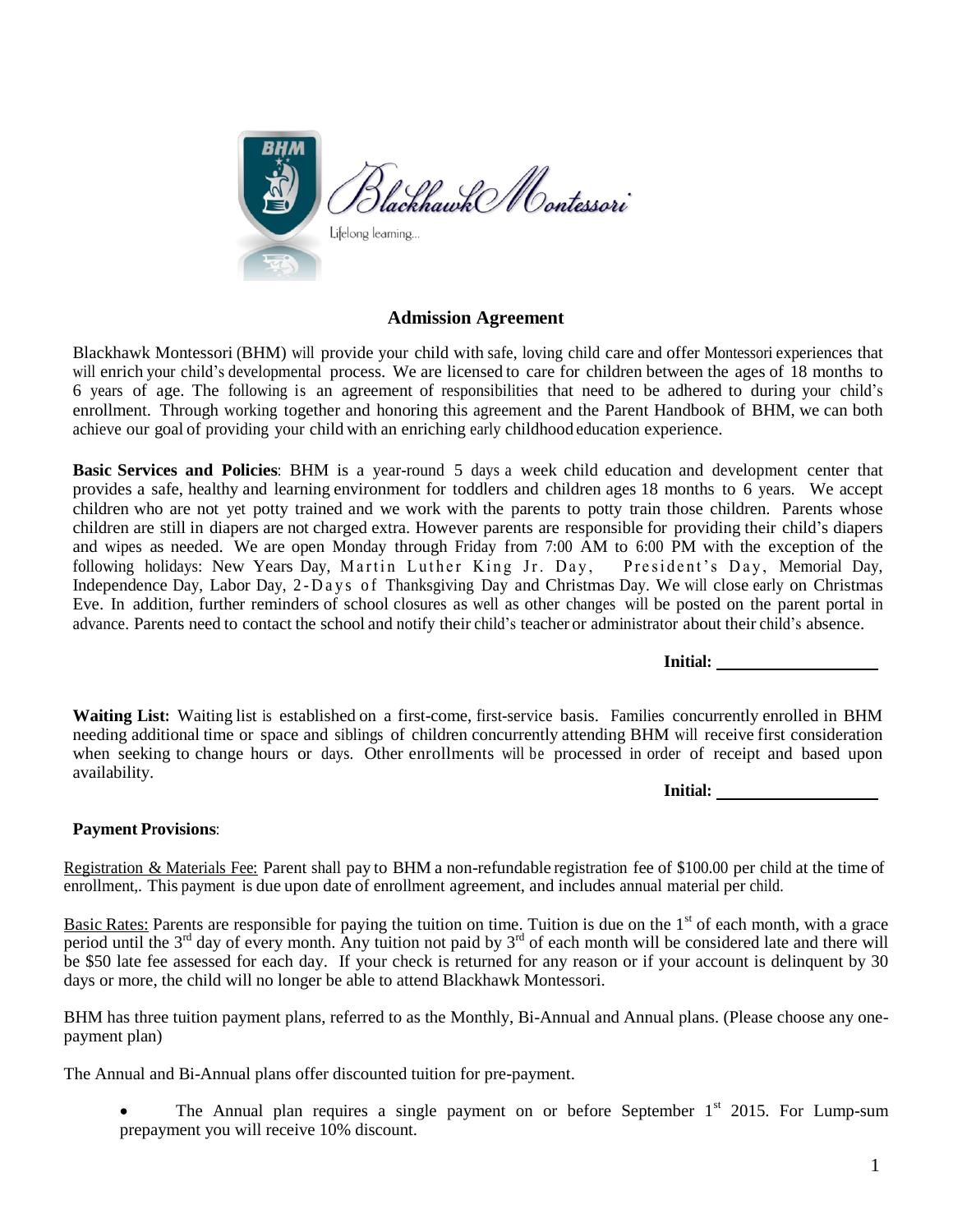- The Bi-Annual plan require two payments, the first on or before September 1st 2015, and the second on March 1st 2016. For two prepayments, you will receive 5% discount.
- The Monthly plan require ten payments, each on the first day of the month.

You will be responsible for fees when the child is sick or on vacation.

Payment Options:  $\Box$  Monthly  $\Box$  Bi-Annual  $\Box$  Annual

Method of Payment: Unless otherwise expressly provided in this Agreement, any payment to be made by parent or guardian to BHM under this Agreement or otherwise may be made by Credit card, Cash or Check made payable to Blackhawk Montessori. If any payment by check is returned unpaid, Parent shall pay BHM a service charge of \$25.00. Should this occur more than one time future payments must be made only by a valid Credit card. All payments must be made via auto-payment from parental portal or directly to the Administrator at BHM.

**Initial:**

**Part Time:** Part time children are expected at the center only on their assigned days. Switching days and/or paying for extra days is not always possible. The Campus Director may approve requests depending on licensing regulations and only under extenuating circumstances. **Initial:**

**Change in status request:** Families who wish to change their enrollment status (ex: full time to part time) must submit a change in status form. The change of status form must be submitted to the Director a minimum of 4 weeks. If the requested change is status is available in the classroom, the request will be granted. If this request is not available the request will be denied until the center can accommodate the request.

**Initial:**

**Late Child Pick Up:** If a parent picks up their child after 6:00 PM the following will occur:

For any reason if you are running late, your child will be cared in the childcare room. Please call the school and notify the staff and inform the estimate time to pick up your child.

(You will be billed for the childcare time that is used.)

Note: For any late pick up after 6:00pm following charge schedule will be applied.

## **After School Hour fee Schedule:**

| 6:00pm to 6:05pm - No Charge |
|------------------------------|
| 6:06pm to 6:15pm - \$15      |
| 6:16pm to 6:30pm - \$30      |

After 6:30pm additional \$50 per 15 minutes will be charged. If the parents are picking up their child late more than three times a year, the fee charged will be tripled.

All the above additional charges will be billed at the end of the month.

**Initial:**

**Health Policy:** Daily health inspection will take place where a staff member will observe a child for any illnesses or lice if there is suspicion it is present before they are allowed to sign in by parent. Children who are sick or show sign of illness will be sent home. Children who have a fever, loose bowl movements, heavy nasal discharge, and/or cough will be sent home, and if they are in school they will be isolated from the other children.

**Initial:**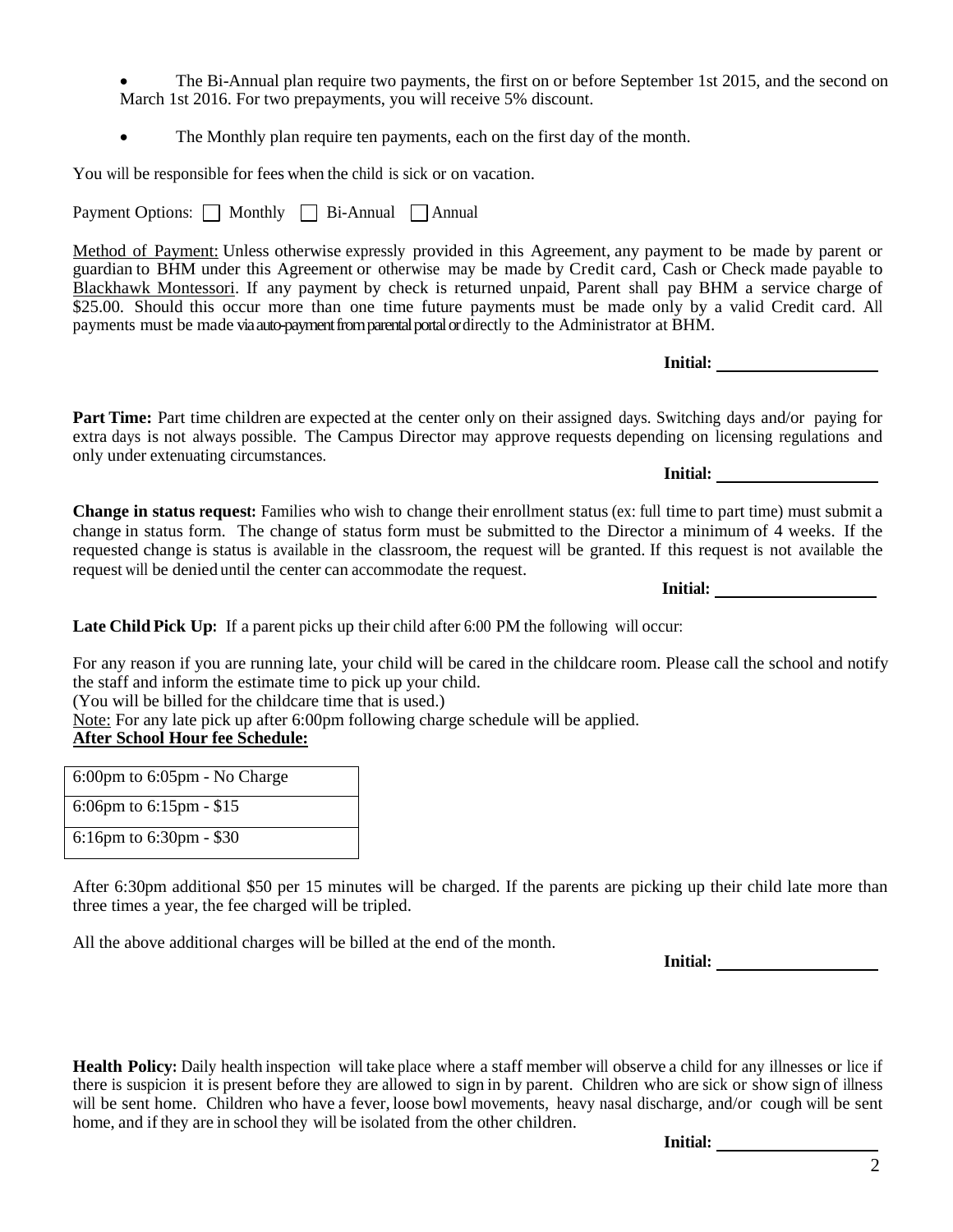**Emergencies:** BHM staff will administer first aid for minor injuries, cuts, bruises, and scrapes that occur during program times. In cases of more serious injuries, parents will be notified and the parent will decide what course of action they want BHM to take. In a case where parent cannot be reached the Director will decide on course of action. **Initial:**

**Medication Administration:** Prescribed medication will only be administered to those children who have specific medical condition or who has sever food allergy. Staff will administer the prescribed medication to those children in case of an emergency situation. A written Physician instructions/dosage/time along with medication release signed form by the parent is required. Staff can also administer inhalers for children who have seasonal allergies. Medication release form with parent signed is required along with Physician written medication administration instructions. For all other children, Staff will not administer any other prescribed or non-prescribed medication. Parent needs to come in the campus to administer any prescribed/non prescribed medication such as Tylenol/Motrin/Advil/antibiotics. Doctor's note is required.

**Absence Policy :** Parent shall pay in full to BHM the tuition rate fee for the child enrolled regardless of whether the child is absent for any reason, including but not limited to illness or vacation. In the case of a protracted illness of more than 1 month, fees will be excused after the first week with a note from the doctor stating that the child may not return for an extended period of time due to accident or illness. Parents shall notify BHM by 9 AM if child is absent. Parent shall provide BHM with a one week notice if a child is to be absent for vacation or other planned absence. Parents/guardians are still responsible for feesfor the days the child is sick due to illness

**Rolling Enrollments and withdrawal**: You may enroll a child at anytime during the year, and you may reduce or increase the days (depends on available space) at any time with 30 days notice. Parents wishing to withdraw the child from BHM, must provide a written 30-day notice. If the written notice is less than 30 days, parents are obligated to pay the full one-month tuition.

.

**Food Services:** BHM is a sugar and nut free center. We provide healthy and nutritious snacks to help children build healthy eating habits.

**Hurtful Behavior policy:** Our goal is to create safe environment in which a child's self esteem and skills for expression and conflict resolution are enhanced. Our school Philosophy is based on love and respect for each other and the environment. Any abuse of the child, verbal, psychological or physical is not only inappropriate, it is prohibited by law. In accordance with the California state childcare licensing Agency guidelines we have implemented four steps. Details of the four steps are available in the parent handbook.

**Initial:**

**Initial:**

**Initial:**

**Initial:**

**Initial:**